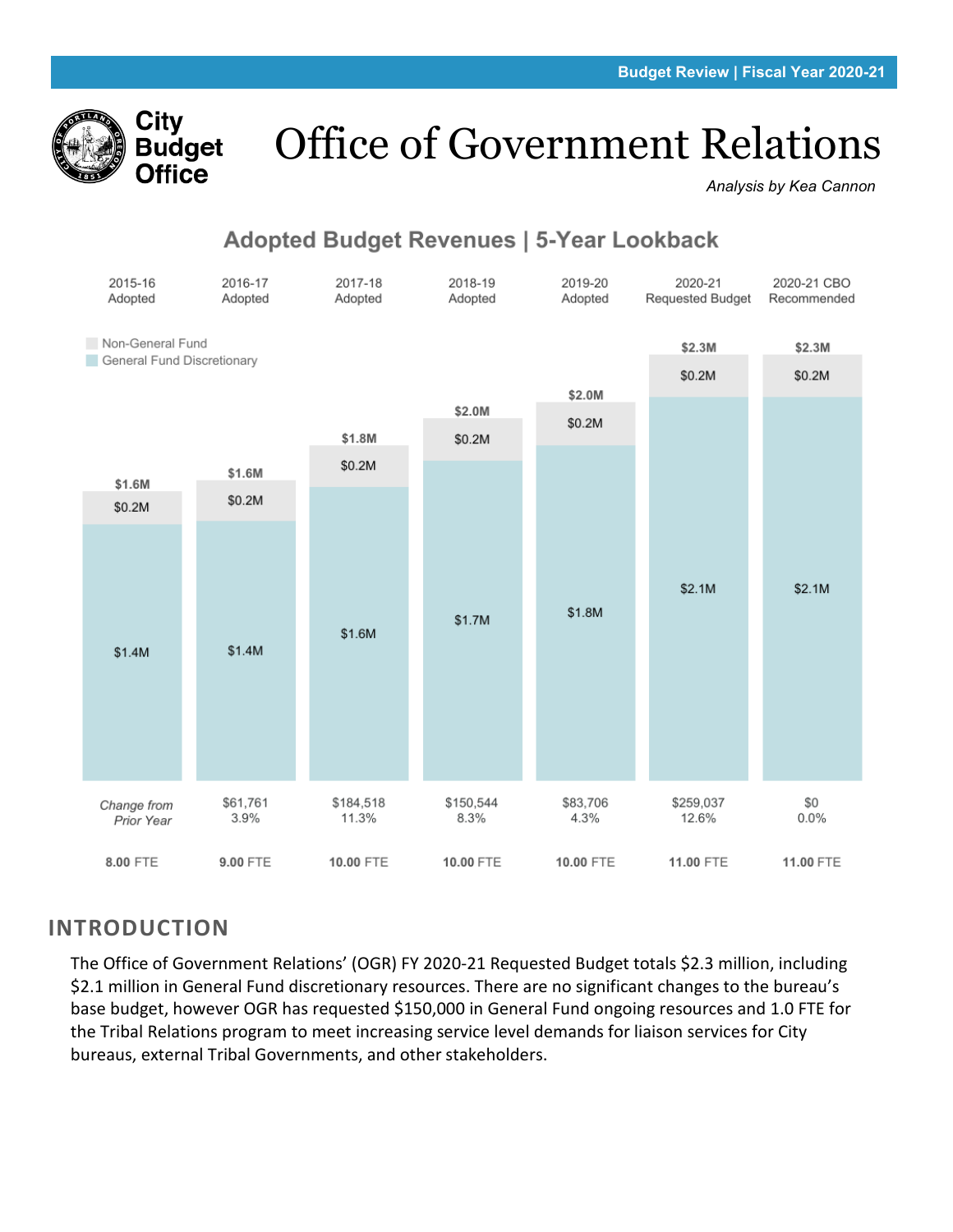The bureau has submitted an offset decision package for this request per budget guidance, wherein the Portland Water Bureau (Water), the Bureau of Environmental Services (BES), and Prosper Portland (Prosper) would cover 50% of the requested amount through increased interagency and intergovernmental funding. OGR is also updating its Strategic Plan for 2020-2023 and its Racial Equity Plan, both will include the Tribal Relations and Regional Relations programs. This will be completed in FY 2019-20.

# **BASE BUDGET KEY ISSUES**

The Office of Government Relations is balancing rising personnel and internal services costs due to pay equity and the classification and compensation study against limited growth in General Fund resources. The bureau does not have as much flexibility as larger bureaus to absorb cost increases outside of its Current Appropriation Level (CAL). For FY 2020-21 OGR is likely to experience an assumed increase in personnel costs as a result of pending decisions to reclassify up to five existing full-time positions.

Historically, OGR personnel were classified as Commissioner Staff Representatives and Specialists. Certain positions are currently in bureau classifications, while others remain in Commissioner classifications. OGR has been working closely with the Bureau of Human Resources (BHR) to assess new classifications for the Office. From a timing perspective, the recent adjustments for pay equity and the initial classification compensation study in FY 2018-19 took precedence, and BHR has determined that FY 2019-20 is the appropriate time to revisit the initial classifications for OGR.

OGR and BHR anticipate finalizing new classifications for up to five – or possibly six - positions later this year.<sup>[1](#page-1-0)</sup> With the potential for new position classifications to be developed for OGR, it is expected that personnel costs could increase by approximately \$35,748 (or 3%). Currently this amount is included within the bureau's base budget for FY 2020-21 and the bureau has absorbed this increase without programmatic reductions.

Over time, the continued growth in personnel costs will result in a larger percentage of OGR's base budget appropriation being allocated to personnel instead of external and internal materials and services (EMS/IMS). Growth in personnel costs, should they exceed standard inflationary increases supported by CAL, could result in reduced funds available for future travel and lobbying efforts, outreach, education and engagement, trainings and training materials for its programs, resulting in service level impacts. As of the close of December 2019 in FY 2019-20, the City Budget Office (CBO) is projecting OGR will overexpend its personnel budget by \$556.00. This will require OGR to request compensation set-aside in the upcoming Spring Budget Monitoring Process – for the first time – to remain balanced by year end unless OGR is able to absorb this cost via a reallocation from EMS or IMS.

Given the limited flexibility in a relatively small operational budget, it is recommended the bureau work with the CBO to construct a more robust financial planning model to pinpoint the probability of growth in expenses outpacing growth in resources. This will allow the bureau to develop contingency plans and support a more accurate budget estimation during budget development annually. This recommendation is in advance of planned changes to City financial policies requiring all City bureaus to conduct five-year financial planning from the Bureau of Revenue and Finance (BRFS).

<span id="page-1-0"></span> $1$  The classification title is not yet developed. The additional sixth FTE would occur if Council approves the Tribal Relations Program Enhancement decision package. Currently, the requested FTE is listed as a Commissioner Staff Representative based on the options available to OGR at the time of budget development.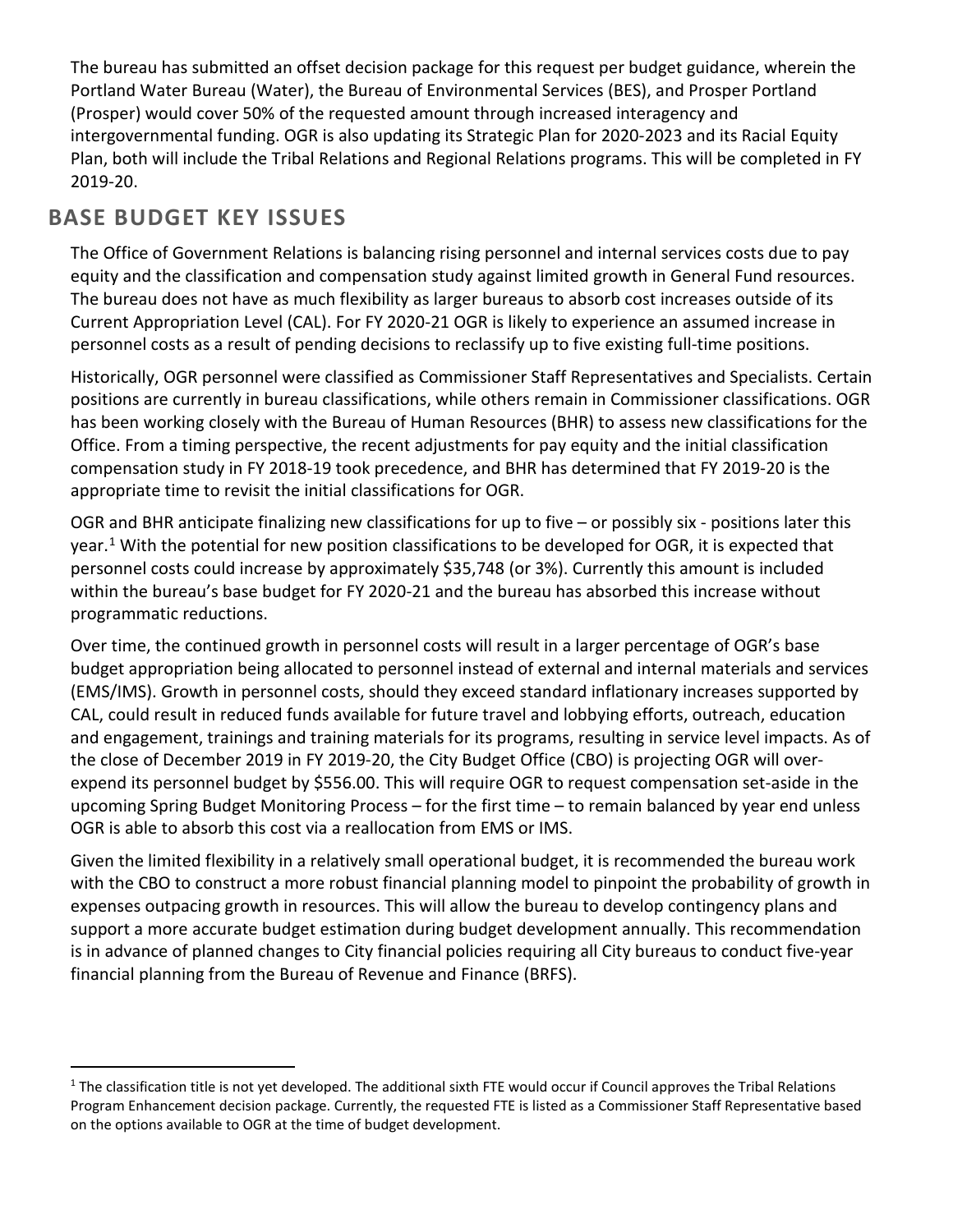## **DECISION PACKAGES**

#### **Tribal Relations Program Enhancement**

*9655, \$150,000, 1.00 FTE*

#### **Request Summary**

The Office of Government Relations is requesting \$150,000 in ongoing General Fund resources for 1.0 FTE – Commissioner Staff Representative (classification subject to change) and associated external materials and services costs for the Tribal Relations Program. This position will support coordination, outreach, and advice on tribal relations for City bureaus. The \$44,766 in external materials and services will support the annual Tribal Nations Summit, delegation visits, and attendance to various conferences.

#### **Offset Summary**

Per the Mayor's Budget Guidance, OGR submitted an offset package replacing 50% of the General Fund request with other resources. Water Bureau will increase its interagency agreement (IA) with OGR by \$35,000 using water rate revenues, BES will also increase its IA by \$35,000 using sewer and stormwater rate and fee revenue, and Prosper Portland will increase its intergovernmental agreement (IGA) by \$5,000 using a mix of its existing non-federal resources.

Under this offset package, approximately half of the additional Tribal Relations resources would support providing coordination, outreach, and advice on Levee Ready Columbia, Columbia River Treaty Review, Portland Harbor clean up, the Portland water filtration plant, the reintroduction of tribal related plants and trees, Redbook revisions to ensure compliance and appropriate involvement of tribes, among other specified work in the decision package narrative. The other half of additional resources would provide citywide support on tribal relations needs.

#### **CBO Analysis**

The Tribal Relations program transitioned to Government Relations in FY 2018-19 from the Mayor's Office. According to OGR when the program transitioned it did not include "programmatic" funding (EMS) for basic supplies, outreach, coordination, and events. For the past two fiscal years OGR has supported this need through vacancy savings (\$14,854), one-time contributions from external parties, and significant registration fees charged to participants. Reliance on vacancy savings to fund ongoing program-related expenses is not sustainable as the bureau currently is fully staffed.

In addition, OGR would like to reduce registration fees to allow for an increase in registered participants for the Tribal Nations Summit as the fee does present a barrier to participation. Without increased support for this program OGR will have to limit the resources for the Tribal Nations Summit by keeping the fees high; reduce the number of conferences attended; and reduce OGR's ability to address current requests for services by other City bureaus, local and regional tribal governments, and other stakeholders. OGR notes that the bureau has received requests for increased service levels for this specific program. Without additional support, OGR will not be able to meet these requests, resulting in fewer instances of trainings for City staff, fewer engagement events with tribal governments, and slower response times for services.

CBO recommends this decision package as requested. The Tribal Relations Program serves a critical need for the City of Portland by engaging and incorporating Tribal Government input into the City and regional government and policy work. The planned work supporting Water and BES' efforts at tribal government outreach and engagement is especially vital, as those bureaus are leading several upcoming large and significant projects directly impacting tribal communities.